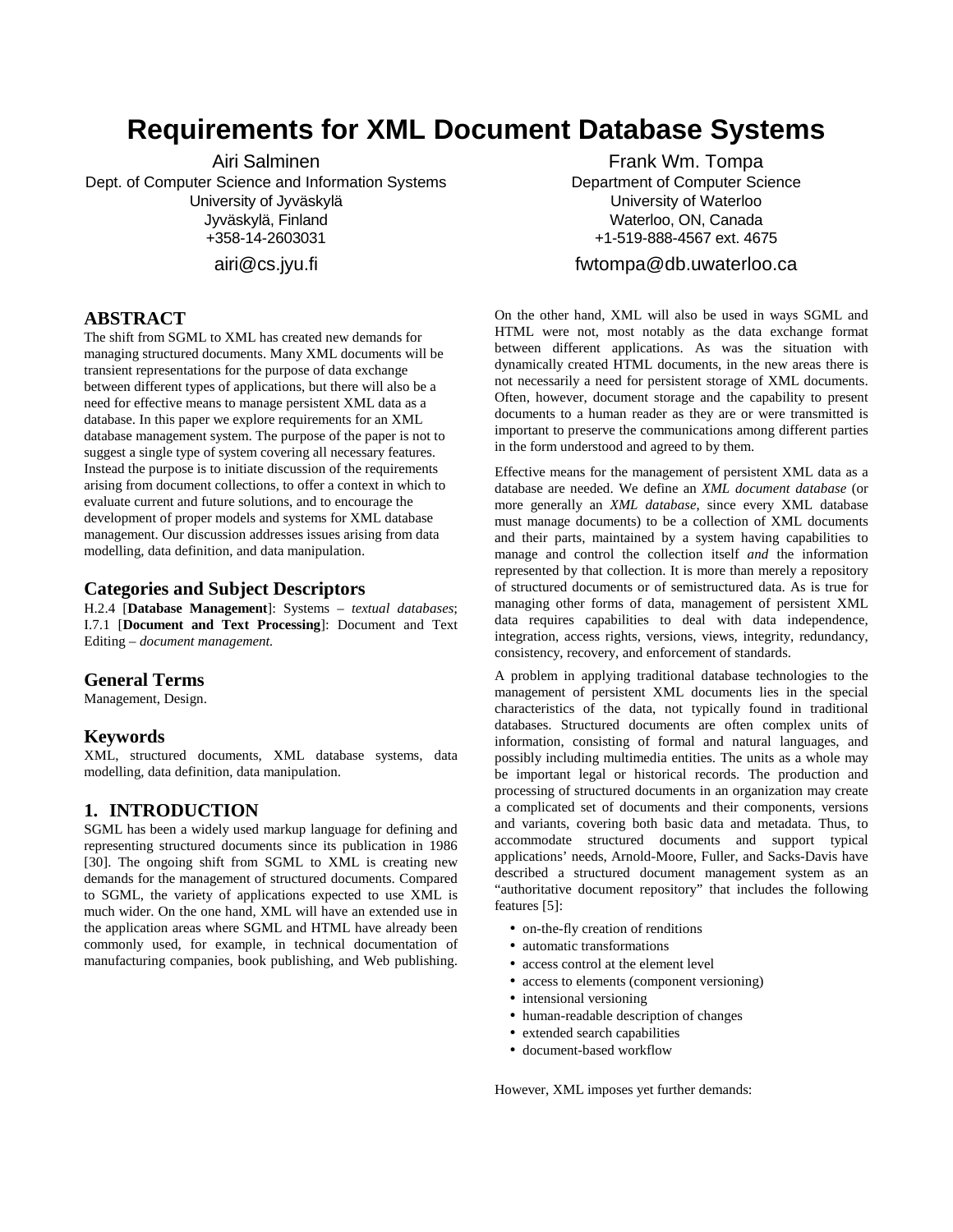- Closely related W3C specifications that extend the capabilities specified in XML 1.0 [12], such as XML Namespaces [11], XML Schema [8, 27, 48], and XLink [24], should be accommodated when developing XML database solutions. The accommodation should adapt to the continuing development and re-development of the specifications.
- XML is intended especially for use on the Internet. References in XML documents refer to Internet resources, and thus XML database systems should include Internet resource management. In the Internet environments integration of the management of structured documents with the management of other kinds of documents and data is also important.
- An SGML document was always associated with a DTD<sup>1</sup>, and the DTD could be used in many different ways to support the data management. XML documents do not always have an associated DTD.

The database research community has been actively investigating XML (see, for example, [1] and [49]). Much of the effort has been directed at using XML as a database wrapper and mediation medium, using XML to describe Web resources, storing and indexing XML in traditional database systems, understanding the interaction of DTDs with constraint and typing mechanisms, and designing query languages for XML. In an influential paper, Maier examined XML query language proposals from the database perspective [38], but broader management issues peculiar to XML databases have not yet received much attention.

#### **2. THE DATA MODEL**

 $\overline{a}$ 

A well-defined database system is based on a well-defined data model. The complexity of XML-related data repositories and the need to integrate the management of structured documents with the management of other types of data creates a special challenge for the underlying data model. In research papers the XML data model is often simplified to a labeled tree, or a directed graph, including elements with their character data, and attributes with their values. Sometimes the elements are ordered (e.g. [28]), and other times they are not (e.g. [3]). This kind of simplified model may be sufficient for developing capabilities dealing with the hierarchic structure of elements. To be able to manage XML documents as a database, however, requires a richer data model. We present three data model features that we regard as important for the underlying data model.

# **2.1 Modelling Document Collections As Well As Enterprises**

Unlike conventional databases, the data in a document database does not represent an enterprise directly. Instead it represents a collection of documents, which, in turn, captures the information embodying the enterprise. The data model should support the description of the documents as they are built from multimedia

storage units and symbols, as well as the description of the enterprise reflected by the information in the documents' contents. This has always been a major challenge for text data modelling [42].

The XML 1.0 specification defines the components of individual XML documents, partitioning them into *logical structures* ("declarations, elements, comments, character references, and processing instructions, all of which are indicated in the document by explicit markup") and *physical structures* (entities, which may include entity references). The text stored within these structures may represent character data, markup, white space, or end-of-line markers. These two structures are described by grammar rules in the XML 1.0 specification, and these rules define what is an XML document. The specification is the basis for standardized data exchange between different types of applications, and therefore XML database systems must preserve and present the standard format.

*Abstract structures* for XML documents have been developed in four different specifications proposed through W3C: the Infoset model [21], the XPath data model [18], the DOM model [6, 37], and the XQuery 1.0 and XPath 2.0 Data Model [29]. These models do not describe explicit text markup, but they do describe document structure, which is often used to encode enterprise data. Markup languages like XML can be used in various ways, but typically markup is intended for computers to process documents, and the character data is intended to be represented to human readers. Following this convention the character data, in other words the content of XML elements without markup, often represents enterprise data. Thus the element declarations of the document type declaration typically define the structure of an enterprise, and comments and processing instructions are not part of the enterprise data. Attributes, however, are sometimes used for metadata and sometimes used to encode enterprise data components (either to avoid imposing an order or to refer to externally stored components).

Table 1 summarizes the features of the four W3C data model specifications. Each of the models describes an XML document as a tree, but there are differences in the trees. Although these variations may not impact the models' ability to represent enterprise data for most applications, they do impact the ability to provide consistent and uniform management of documents across diverse applications.

It is important to note that among the four models only the XQuery 1.0 and XPath 2.0 Data Model acknowledges that the data universe includes more than just a single document. Furthermore, it is also the only model that includes interdocument and intradocument links in a distinct node type (i.e., *Reference*). An XML database system should be built on a model that supports collections of inter-related documents, only some of which are validated against document type declarations, together with document fragments and other related forms of data.

#### **2.2 Conceptual Model for Documents**

It is well accepted by the database community that data should be managed through a three-level architecture that separates the conceptual model from an internal model and a set of external models. Furthermore, it is understood that data independence relies on the principle that the conceptual model is shielded from the physical arrangement of the data on storage devices and

 $1$  A DTD was required in the original specification of the SGML standard [30]. Annex K published in 1997 [33] distinguishes two kinds of SGML documents: *type-valid* and *fully-tagged*. A fully-tagged SGML document does not require an associated document type declaration.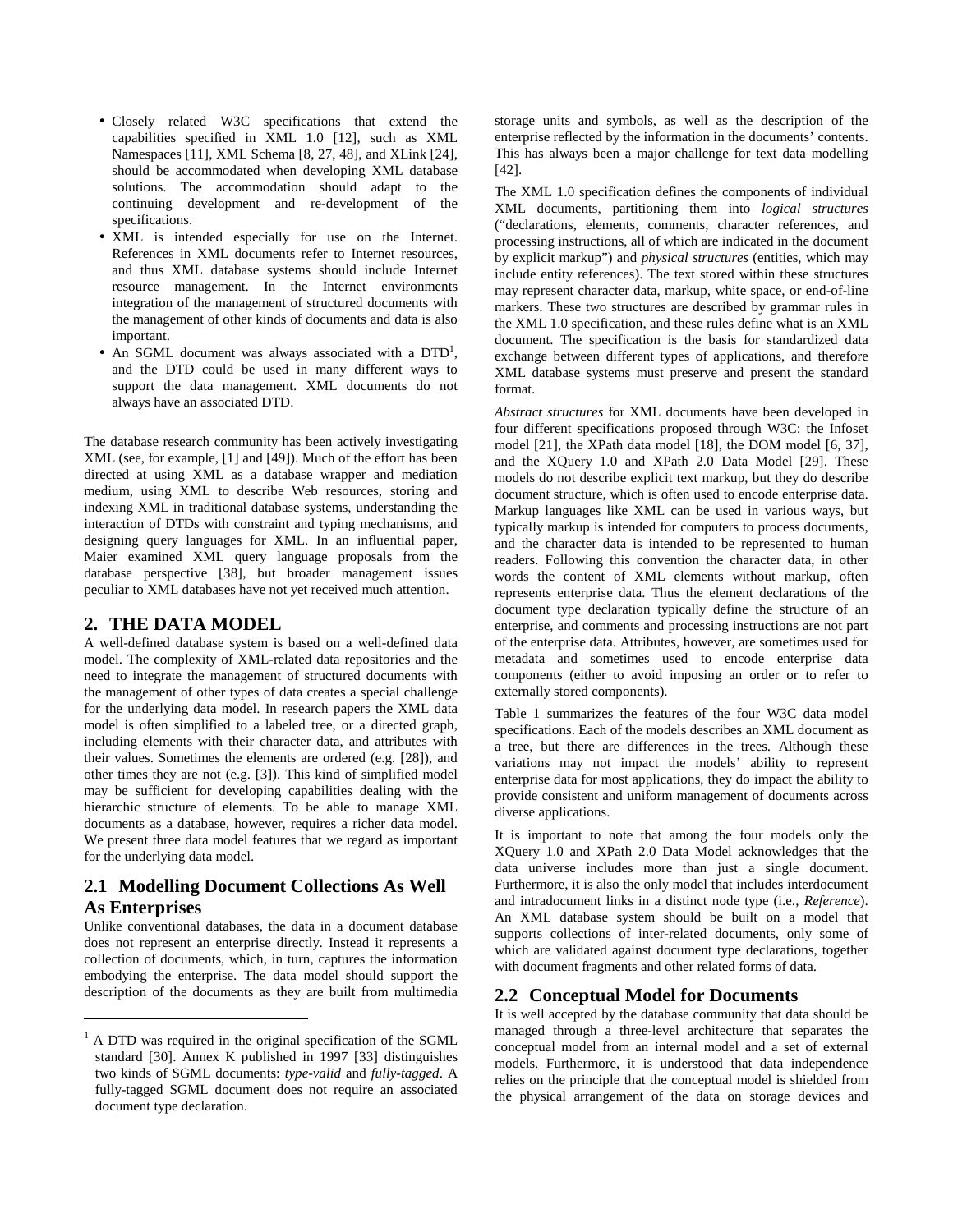|                                            | <b>XML Information Set [21]</b>                                                                                                                                                                                                                                                                                                                                                                    | XPath 1.0 data model [18]                                                                                                                                                                                                                                         | <b>DOM 1.0 Level 2</b> [37]                                                                                                                                                                      | XQuery 1.0 and XPath 2.0<br>data model [29]                                                                                                                                                                   |
|--------------------------------------------|----------------------------------------------------------------------------------------------------------------------------------------------------------------------------------------------------------------------------------------------------------------------------------------------------------------------------------------------------------------------------------------------------|-------------------------------------------------------------------------------------------------------------------------------------------------------------------------------------------------------------------------------------------------------------------|--------------------------------------------------------------------------------------------------------------------------------------------------------------------------------------------------|---------------------------------------------------------------------------------------------------------------------------------------------------------------------------------------------------------------|
| Purpose                                    | To provide a set of definitions<br>for use in other specifications<br>that need to refer to the<br>information in an XML<br>document.                                                                                                                                                                                                                                                              | To provide the basis for the<br>XPath language<br>specification, which in turn<br>is intended to be a<br>component that can be used<br>by other specifications,<br>primarily by XPointer and<br>XSLT.                                                             | To provide the basis for a<br>platform- and language-<br>neutral interface that allows<br>programs and scripts to<br>access and update the<br>content and structure of<br>documents dynamically. | To define precisely the<br>information contained in the<br>input to an XSLT or XQuery<br>processor, and to define all<br>permissible values of<br>expressions in the XSLT,<br>XQuery, and XPath<br>languages. |
| Development phase                          | Proposed Recommendation                                                                                                                                                                                                                                                                                                                                                                            | Recommendation                                                                                                                                                                                                                                                    | Recommendation                                                                                                                                                                                   | <b>Working Draft</b>                                                                                                                                                                                          |
| What is modelled?                          | XML document                                                                                                                                                                                                                                                                                                                                                                                       | XML document                                                                                                                                                                                                                                                      | XML (or HTML) document                                                                                                                                                                           | Sequences of XML<br>documents or parts                                                                                                                                                                        |
| # of node types in<br>the tree structure   | 11                                                                                                                                                                                                                                                                                                                                                                                                 | $\overline{7}$                                                                                                                                                                                                                                                    | 12                                                                                                                                                                                               | 8                                                                                                                                                                                                             |
| Node types                                 | Document<br>Document Type Declaration<br><b>Unparsed Entity</b><br>Notation<br>Element<br>Attribute<br>Namespace<br>Processing Instruction<br>Comment<br><b>Unexpanded Entity Reference</b><br>Character                                                                                                                                                                                           | Root<br>Element<br>Attribute<br>Namespace<br>Processing instruction<br>Comment<br>Text                                                                                                                                                                            | Document<br>DocumentFragment<br>DocumentType<br>Entity<br>Notation<br>Element<br>Attr<br>ProcessingInstruction<br>Comment<br>EntityReference<br>CDATASection<br>Text                             | Document<br>Element<br>Attribute<br>Namespace<br>Processing instruction<br>Comment<br>Reference<br>Text                                                                                                       |
| DTD or XML<br>Schema validity<br>required? | no                                                                                                                                                                                                                                                                                                                                                                                                 | no                                                                                                                                                                                                                                                                | no                                                                                                                                                                                               | validity required if there is<br>an associated XML Schema<br>or DTD; otherwise no                                                                                                                             |
| Examples of<br>information omitted         | - the order of declarations<br>within the DTD<br>- content models of elements<br>- document type name<br>- difference between two<br>forms of empty elements<br>- comments in the DTD<br>- the boundaries of CDATA<br>marked sections<br>- the order of attributes within<br>a start tag<br>- the location of declarations<br>(whether in internal or<br>external subset or parameter<br>entities) | - all what is listed missing in<br>the Infoset model<br>- all information about<br>entities<br>- distinction between default<br>attribute values and<br>specified attribute values<br>- information about the type<br>of an attribute (e.g. ID,<br>IDREF, ENTITY) | - all information about<br>parameter entities<br>- information about the<br>external subset<br>- declarations as such and<br>their location<br>- types of attributes                             | - all information that is<br>missing from the Infoset<br>model<br>- all information about<br>entities<br>- distinction between default<br>attribute values and<br>specified attribute values                  |

embodies the "universe of discourse" for all applications, which must access the data through the external models [34].

Applying these principles to an XML database necessitates that the conceptual model incorporates not only all the objects and relationships that are to be modeled in the enterprise, but also all the document components that are to be made available to any XML application. With such a universal conceptual model at its core, an XML database can then include external models that view the database as having only document features or only enterprise features, or any combination of document and enterprise features that are required for various classes of applications. The production rules of the XML 1.0 specification offer a basis for such a universal model, since they define all of the information encoded in an XML document. Unfortunately, in contrast to the relational model, a model covering the physical and logical structure of the XML specification is intricate and very detailed. Nevertheless, the details are needed if the model is to serve as a basis both for views describing the document and for views describing the enterprise. Both views are also important to describe collections digitized legacy paper documents, often having a requirement to capture both the enterprise features and the original rendition features.

#### **2.3 Well-defined Equivalence**

Electronic documents are often legal, historic, or business transaction records, and queries against such documents typically involve entities and relationships that represent features of the text itself as well as features of the businesses involved in the contractual agreements. For an XML database one fundamental semantic issue is *document equivalence* [40]: when are two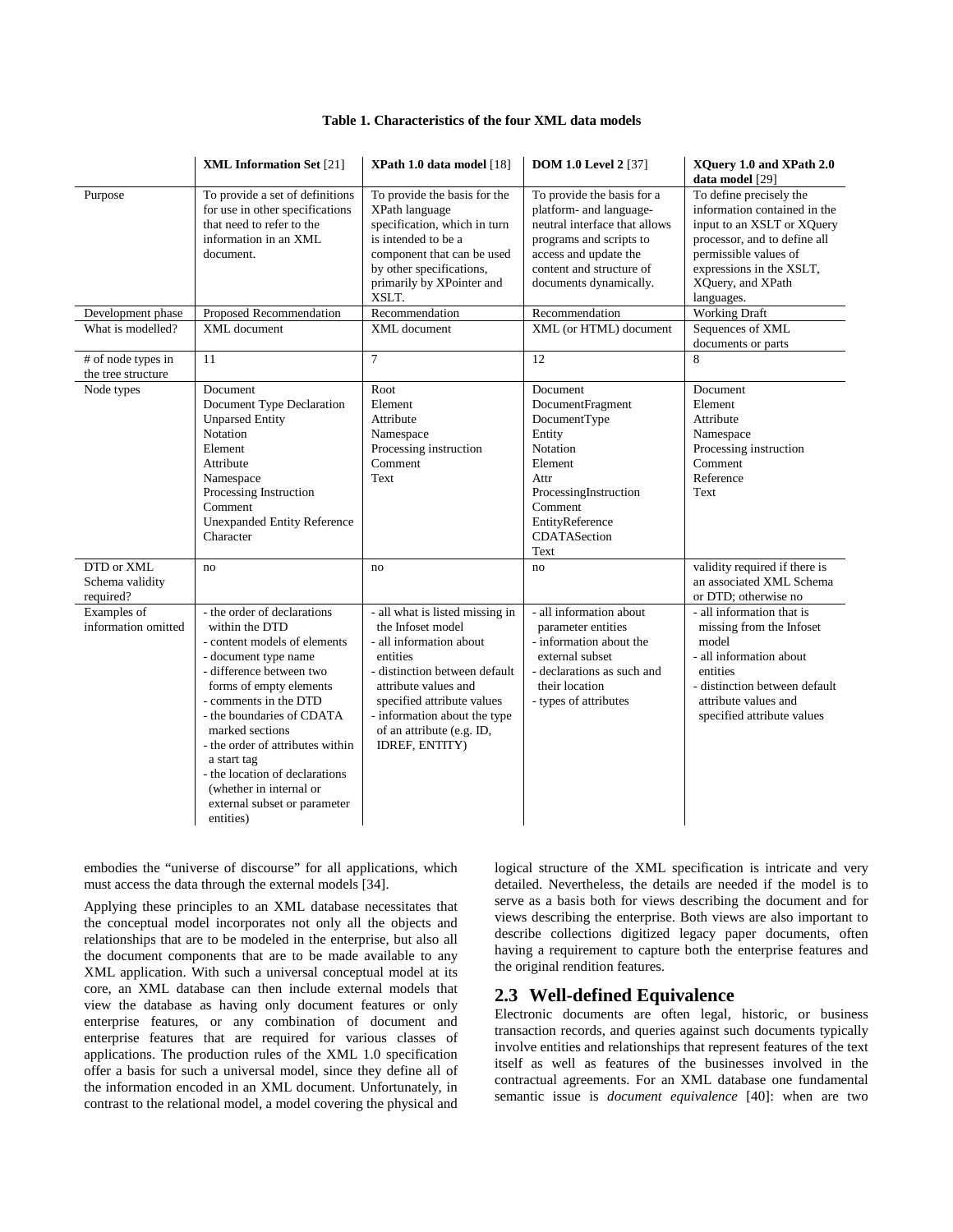documents or document parts or document DTDs the same? For example, before inserting a document into the database, we might want to find out if the same document is already in the database. The question of equivalence is important in satisfying requirements for evidence and archiving, for version management, for metadata management, and (as is true of all forms of data) for query optimization.

The XML 1.0 specification does not define equality of documents or equality of entities, nor do the Infoset, XPath, or DOM models. The XQuery 1.0 and XPath 2.0 Data Model includes one equality operator to test node identity and another to test equality of values. However semantics for the equality of node values does not encompass all data from XML documents. W3C has proposed that Canonical XML [10] be used to compare the equivalence of two documents. The canonical form is created by a process called canonicalization either from an XPath node set or an octet stream containing a well-formed XML document. In both cases canonicalization omits some of the information in the original XML document. Since such a canonical form does not contain all information from an XML document, this definition of equivalence may not satisfy all applications' needs. One solution is to define document equivalence in terms of a model that includes *all* document features, after which application-dependent definitions of equivalence can be specified by applying document equivalence to application-specific transformations of the documents to be compared.

# **3. DATA DEFINITION**

#### **3.1 Data Types**

The XML specification offers the capability to define document types, element types, and the type of an attribute (e.g., CDATA, ID, IDREF, ENTITY, NMTOKEN), but the content of atomic elements always consists of text. Maier and others have highlighted the need for broader data typing mechanisms to allow more powerful constraining mechanisms than is available in XML. These require the development of a suitable Data Definition Language (DDL) together with a corresponding Data Manipulation Language (DML) with appropriate operations for each kind of data [38].

The XQuery 1.0 and XPath 2.0 Data Model describes an XML document as one that may be associated with an XML Schema after schema validation. The value of an attribute and an atomic element can be one of nineteen primitive data types defined in the XML Schema specification.

#### **3.2 Document Types**

As well as supporting a variety of base types, an XML database system should support collections that include multiple *document* types. The language for describing the types should include all the functionality of DTDs, since they are fundamental to XML definitions and will likely be central in data interchange. Each of the several schema languages developed or under development for XML provides a mechanism to constrain the structure and content of a class of XML documents [20]. The primary purpose of these languages has been to allow the validation of a given well-formed XML document against a schema. However, in the context of XML databases, it is expected that these languages will also serve as the means to specify which operations on the data are valid.

#### **3.3 Data Collections**

The DDL should allow the definition of *collections* of XML documents and document parts, together with collections of values of various data types that are not required to be (even logically) a part of any document. Towards this end, the W3C proposal for the XQuery 1.0 and XPath 2.0 Data Model supports a "flat" *sequence* collection, not allowing sequences inside sequences. To be able to apply a query language to collections, the DDL should offer the capability to define such collections. In addition, the capability to declare collection hierarchies is important, for example, to support flexible definition of access rights and views.

#### **3.4 Document Type Collections**

Structured document management often requires a versatile collection of document types, even for the same material. Case studies confirm that production and publication of structured documents often requires multiple document type definitions that represent various *versions* developed over time as well as several *variants* covering different phases of document production [26, 35, 43]. Furthermore, these studies confirm that the data content should be preserved in its variant forms corresponding to different document type definitions.

The DDL of an XML database system should support the definition of multiple document type definitions, their organization into manageable collections, their presentation as data (typically in XML format), and their role as metadata constraining other data in the database instance. Furthermore, the DDL should provide capabilities to manage different document type definition versions and variants and do so as new document type definitions are created and existing ones are updated.

The need for several document type definitions for the same material and for different document type definition versions has partly evolved from the immaturity of software and from the experimental nature of SGML and XML solutions for document creation. In light of the growing use of XML for various types of data and the simultaneous increase in the diversity of presentation media, it is clear that the need for managing rich collections of document type definitions in a single environment will increase. Since XML involves many forms of data manipulation, many forms of media, and many persons having diverse qualifications and application needs, all in the presence of continually changing international and industry-level standards, document type definitions will be "alive," and the database system should support the management of their evolution.

#### **3.5 Multiple Levels of Validity**

A database should support multiple levels of validity for XML data. For example, we may wish to define a database subcollection or a view consisting of

- non-XML data values from a set of types (e.g., numbers, dates, strings, images, tables),
- well-formed XML documents,
- valid XML documents, each associated with some document type definition provided by a user or application,
- valid XML documents, each associated with a document type definition from a closed set known to the database system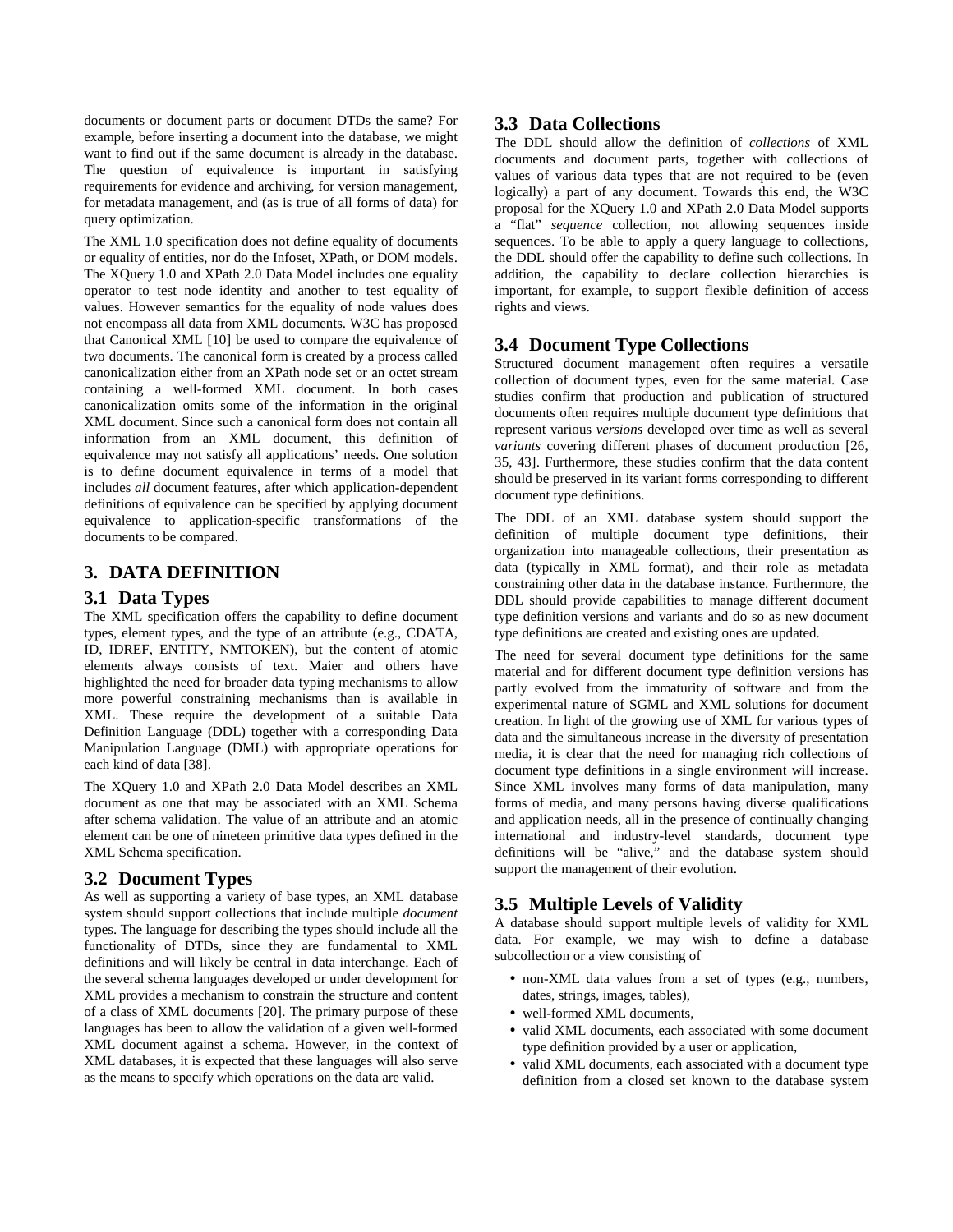(either predetermined by the database administrator or preregistered by some application), or

• parts of well-formed or valid XML documents.

In this context, therefore, the DDL should support not only the declaration of XML data and its level of validity but also the declaration of the type of XML schema definition against which validity is to be judged and the schema declaration itself.

We note that the adoption of XML Schema will have a major impact on content authoring, which will increase the need for multiple levels of validity in XML databases. The inclusion of a rich data type mechanism in XML schema languages has been motivated primarily by the needs of electronic commerce, where much data is numeric and produced by software. However, this will make document creation by humans still more challenging than earlier, when constraint checking was restricted to conformance with an XML 1.0 DTD. In the future, authors must also understand the variety of data types used in the schema and ensure that the documents they create conform to the richer constraint mechanisms. Thus, the extent to which rich data types are adopted in document authoring by humans and in which phases of content production they are introduced will influence in how many different stages of validation documents will be stored in the database.

# **3.6 Entities and URIs**

Entities are used in XML document repositories to avoid redundancy. For example, a technical documentation suite may involve thousands of images, and a specific image may be used in several places. Each image is stored once as an image file, and the documents or elements containing the image refer to the file by an *entity reference*. Similarly, pieces of text defined as entities can be reused in different places of documents of a document collection via entity references. In XML, references to entities *internal* to a document are shorthand notations that are replaced by their values in the abstract structure of the document, as if they were parameterless macros. *External* entities, however, are referenced by URIs, and in the abstract structure their contents remain outside the entities from which they are referenced.

The central idea in the specification of XML and the URI addressing mechanism has been to create a human readable notation for information management on the Internet, where readability encompasses the physical structure as well as the logical structure of documents. The URIs of accessible entities must be available to applications, and they will also be stored beyond a single enterprise's control in extranet environments, where several organizations share database resources. In the absence of careful attention, therefore, entities, files, and URIs will violate data independence by exposing to application programs some storage decisions made at the internal level of an XML database.

In conclusion, it is tempting to relegate entities to the internal schema as a means to reduce storage redundancy. However, because XML applications may well rely on resources that are external to the database, they will depend on the entity-URI mechanism. Thus, an XML database system should support entities at the conceptual schema level and use a complementary mechanism internally.

## **3.7 Support for Namespaces**

XML namespaces provide a method for qualifying element and attribute names in XML documents by associating them with namespaces identified by URI references. To be able to use particular namespaces for a specific database, the DDL should include a capability to define the names included in a namespace and optionally the data types that are to be associated with those names (for situations in which applications are dependent on the types). As Maier has already noted, the database system should also provide views of XML documents in which the presence of document-specific namespace identifiers are replaced by document-independent identifiers (i.e., fully expanded URIs in general).

# **3.8 Document Indexing**

Document indexing assigns content indicators, called *index terms*, to documents. These terms are then used by retrieval systems to access the documents. For many applications, a human indexer may choose the terms, as is almost inevitably done for indexing non-text documents. Other applications rely on *full-text indexing*, in which a subset of words (or phrases) occurring in a document are chosen as index terms and assigned to the document. The appropriateness of a full-text indexing method to a specific document repository depends on the language and content domain of its documents. For example, the indexing terms that are effective for a repository of English novels will perform poorly when used against a repository of Finnish technical documentation.

The DDL for an XML database should allow application programs to specify the rules for indexing documents (and the data manipulation language should provide facilities for querying the indexing rules and for choosing which indexes to use to execute a given query). This need extends to indexing structure as well as text content. Furthermore, the DDL should have facilities to bind a collection of such rules to the whole database, to a subcollection of the database, or to a view.

# **3.9 User Roles and Access Rights**

An XML database including data for a variety of purposes and diverse users needs role-based access control [7, 22, 36]. Definition of role hierarchies, the hierarchic structure of XML documents, and hierarchic document containers allow the specification of very fine-grained authorization. The challenge for XML database systems is to support such fine-grained access control efficiently in very large database environments with very many users, each shifting among many possible roles.

# **4. DATA MANIPULATION**

The development of XML query languages has been based on extensive discussion about the desired characteristics of such languages [38, 15]. We will not repeat all those characteristics here; instead we discuss those characteristics of the Data Manipulation Language (DML) that are important for manipulating persistent XML data in a controlled way, in the context of a system having the definition capabilities described in Section 3.

# **4.1 Queries**

In an XML database we should be able to express queries in terms of all data in the database, including entities, URIs, tags,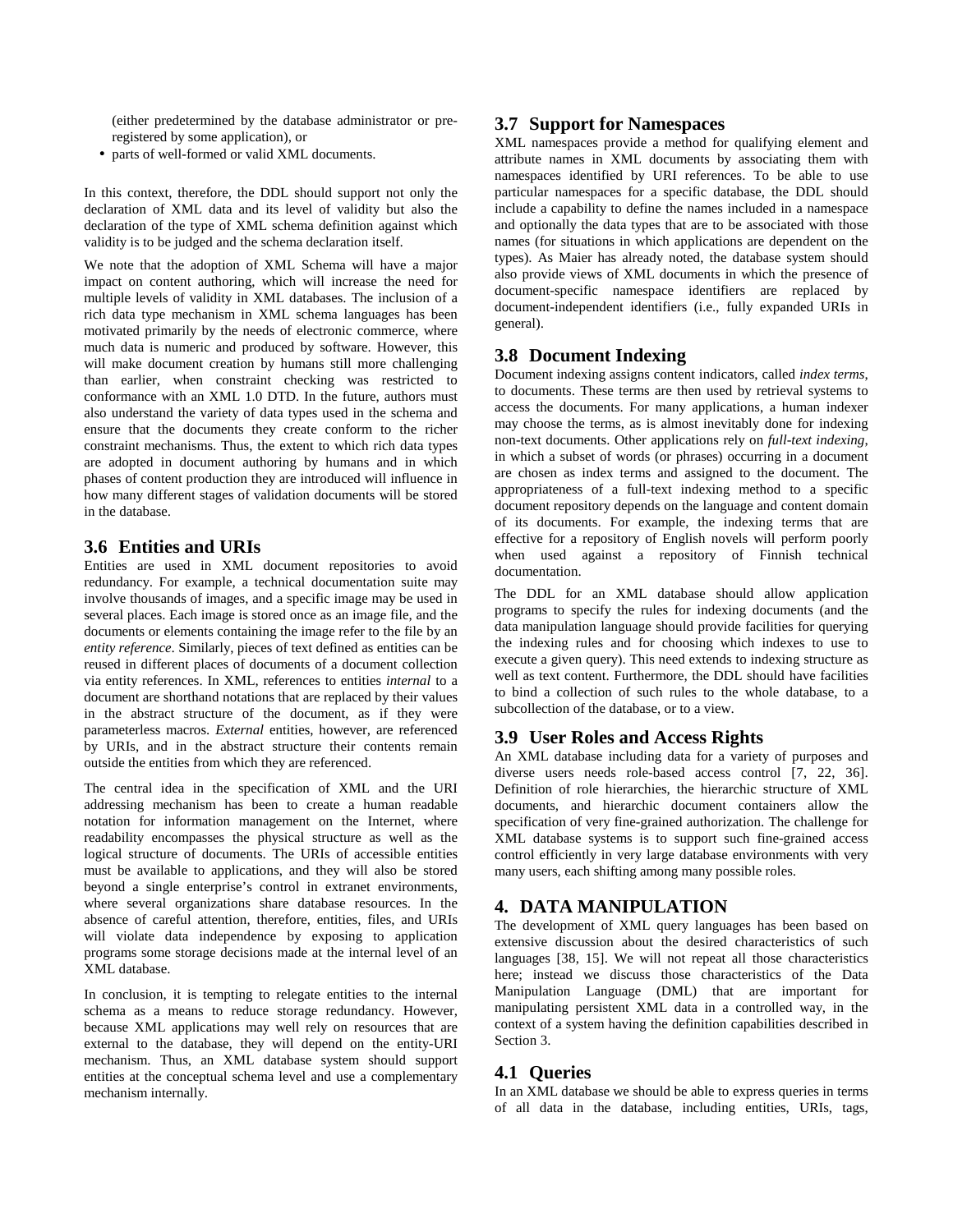comments, processing instructions, schemas and other metadata. The latest proposals for XML query languages, including Lorel [31], XML-QL [25], XQL [41], and XQuery [14] all omit some of the data from XML documents. The document type definition, entities, entity references, and notations are not accessible through any of these languages, and Lorel also ignores comments and processing instructions. Each item of data, however, may provide important information for managing parts of the database.

#### **4.2 Transformations**

In traditional databases the most important group of operations consists of queries. In structured document management environments transformations are typically at least as important as queries that retrieve a subset of data. Hence the DML should include flexible means to specify transformations for various needs [47].

At some level, there is no clear distinction between queries and transformations, which has led to extensive discussions surrounding the roles of XQuery and XSLT and whether the efforts in one of these directions should be abandoned in favour of the other (http://www.xml.org/xml-dev/). Nevertheless, in a traditional database query we specify the data we wish to retrieve, and the form of the result is of secondary interest, often determined largely by the data model or by the system. In contrast, a transformation specification is primarily concerned with the form of the result and secondarily includes criteria to include or omit various parts. Transformations are needed, for example, for the following purposes:

**Rendering**. Flexible rendering capabilities are not important in databases where XML is primarily used for data exchange between applications and the database is an archive of transactions. In the rare occasions when the data is presented to a human reader, some simple predefined external format may be appropriate. However, such limited control is not satisfactory for many applications.

Because presentation media for documents are diverse and new media are continuously being developed, there should be flexible means to specify how to render XML on various types of media. The specification may require first a transformation of the content, and then the attachment of layout information. For example, displaying the content of an HTML page on a small screen of a mobile device may require removal of images, partitioning the page into clusters suitable to the small screen, and adding some style information. The XML database system should provide capabilities both for persistent storage of specifications for rendering, such as XSL style sheets [4] together with XSLT transformation descriptions [17] and for dynamic production of external presentations.

**Integration support**. An XML database system should include capabilities to import and export data between the database and other systems. This typically requires some transformation of the data.

**Schema evolution**. In Section 3, we discussed the problem of multiple document type definitions in XML document production environments. Because changes in document type definitions are quite common, there is often a need to transform existing data to correspond to a new definition.

**Views**. In all databases, view definition capability is an important means to provide data independence in the presence of database growth and restructuring, to allow data be seen in different ways by different applications, and to provide security for hidden data. The complexity and evolving nature of XML databases makes a view definition mechanism critical to a system's usability.

Whether defining a virtual or materialized view, a view definition typically hides part of the database. The DDL of an XML database system should allow the hiding of the physical structure of XML documents, specific types of documents or links, specific elements or attributes in documents, all comments and processing instructions in documents, style sheets, or a subset of metadata. However, in addition to removal of data, an XML view specification will typically include other transformations, for example, to change element and attribute names or change the order or hierarchical organization of elements. Whereas SQL and other database systems specify views through their query languages, it may be more appropriate in an XML database system to base view definitions on a transformation language.

# **4.3 Document Assembly**

Document assembly is the process of constructing a new document from fragments of a collection of existing documents. For example, the manufacturer of a complex piece of machinery may create a large collection of documentation, from which several manuals can be assembled to meet the needs of various classes of users. To facilitate flexible creation and update of assembled documents, systems should offer support for the specification of the assembly process, which typically includes a compound operation involving several queries and transformations.

# **4.4 Update**

As for other database systems, the update operations for an XML database include insertion, deletion, and replacement. The data affected can be a whole document, part of a document, a file, a URI, a style sheet, or any other unit. Furthermore the affected component may be either basic data or metadata, such as a DTD, a set of RDF descriptions for resources within the database or outside it, or a set of links. The DML should provide mechanisms for applications to distinguish updates that cause the creation of new documents from those that create new versions or new variants of existing document parts.

An application may activate an update by specifying a transformation that is to persist in the store. In many environments various users in different roles maintain the content of structured document repositories through a complicated process in which documents are developed gradually and collaboratively. Such processes rely on *XML editors* and *support for workflow management and collaboration*, which should be integrated with XML database systems.

An XML database may contain various forms of reference: entity references, intradocument IDREFs, and inter-document links, where the links can be embedded HTML-like links or richer XLink-type links. The requirement of *referential integrity* is an important goal for an XML database, restricting updates such that all entity references, IDREFs, and links to documents within the database have existing targets. Traditional mechanisms to disallow or to cascade updates that would otherwise violate referential integrity should be supported.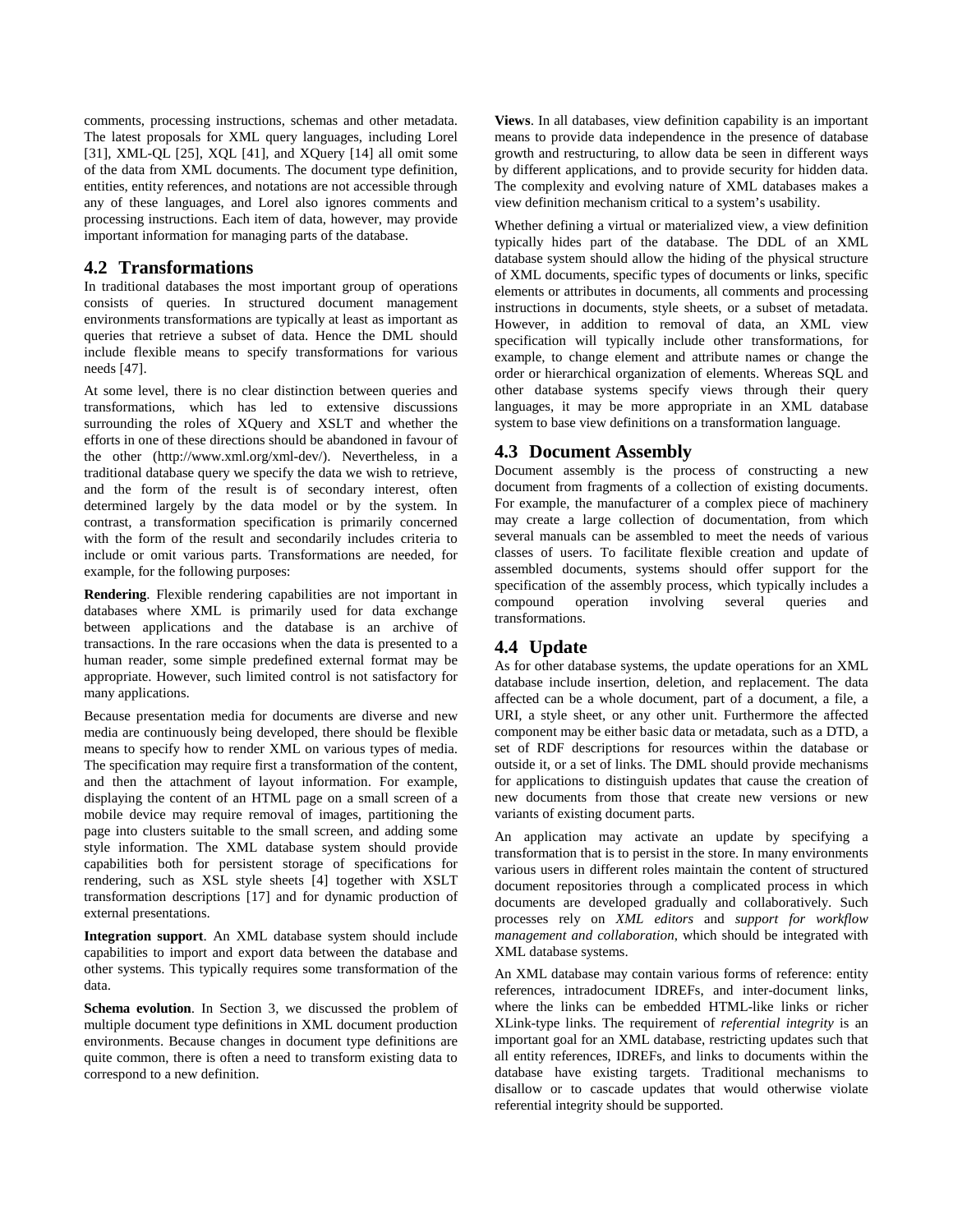A major concern in updating traditional databases has been transaction management. Database systems include as part of their DMLs capabilities for applications to specify the scope of each transaction. In XML database systems, an XML document is a natural unit for specifying the collection of operators that must be executed as an atomic transaction, whether the data units to be updated are documents, document fragments, or nodes. The DML should include a mechanism in which an application request is presented to the database system in the form of an XML document. Examples of XML-based "languages" to express transactions that are common to various business sectors are being continually developed (see, for example, [19]).

# **5. SYSTEMS FOR MANAGING PERSISTENT XML DATA**

In the time since the publication of the SGML standard, no widely accepted single model or technology for the management of SGML/XML document repositories as a database has evolved. The generic names for candidate management systems have varied, and the boundaries between types of systems are fuzzy. For example, under the title of "XML database products" Ronald Bourret separates the following categories: middleware, XMLenabled databases, native XML databases, XML servers, XML application servers, content management systems, and XML query engines [9]. There are also activities towards developing specialized search engines for XML documents on the Web. These systems, such as Xyleme [51] and Niagara [39], bring new information management capabilities to the Web, but they cannot be characterized as complete database systems. Below we consider two broad categories of systems: native SGML/XML systems and extensions of relational and object-oriented database systems. We characterize the categories in terms of the features we discussed in the previous sections: data model, data definition and data manipulation.

#### **5.1 Native SGML/XML Systems**

Native SGML/XML systems are designed especially for the management of SGML/XML data. The systems should include capabilities to define, create, store, validate, manipulate, publish, and retrieve SGML/XML documents and their parts. Some of the native systems, such as Astoria [16] and Information Manager [32], are comprehensive document management systems with front-ends for users to work with documents. Some others, such as SIM [44] and Tamino [46], are software packages intended for building applications for the management of SGML/XML data. A few systems, especially those that support semistructured data, such as Lore [31], XYZFind [52], and dbXML [45], provide native support for tree-structured data but are limited in their support of rich XML documents because they do not rely extensively on DTDs or other document type definitions.

*The data model*. As we discussed in Section 2, there is no single well-defined data model for XML data. The lack of a well-defined universal conceptual model causes problems in the native systems: for example, the underlying model for XML data is not explicitly defined in Astoria or Tamino, and system-specific notions and models have been invented in SIM. Many of the systems consist of packages of tools that do not share a common data model and may be limited in kind of XML documents they are able to store and manipulate. Unfortunately, because the

systems do not highlight the details of the data model, such inconsistencies and constraints are often difficult to detect.

In Tamino the database data model is a tree, and a central notion is the "XML object." Nevertheless, the data model is not explicitly described, and the extensive glossary for Tamino's documentation does not include the notion of an XML object. The data model derives from the data model of the XQL language [41], which is the query language in Tamino (with some limitations and some extensions). It consists of nodes, representing elements and attributes in an XML document, and parent-child relationships between them. The Tamino tree structure lacks comments and processing instructions that form part of the XQL structure. On the other hand, Tamino allows the association of a set of data types to nodes in the tree.

*Data definition*. The capability to define document types is an important characteristic of XML, and we consider the document type definition capability an essential feature in systems of this category. This aspect severely reduces the utility of semistructured approaches for managing persistent XML resources. The systems originally developed for SGML are able to use DTDs directly as the document type definition with no translation to some other form of schema. Additional definitions may be needed, however, to support flexible manipulation and efficient implementation. In Astoria an important extension is provided by *components*, which form the data unit for many operations. For example, access rights are granted at the component level, components can have variants and versions, and simultaneous update to a document by several users is controlled at the component level.

Tamino provides a proprietary schema language for data definition. The database can be defined to contain collections of XML documents of given types and non-XML objects. Thus there can be collections of document types and collections of documents. A document type can be created from a DTD, but the creation is not automatic. Tamino's document type definition capabilities both restrict and extend the definition capabilities of DTDs. A Tamino document type does not include information related to entities, attribute types, or URIs. Furthermore, some information about the content models is simplified; for example, information about optionality of an element is not saved. On the other hand, a document type in Tamino includes definitions related to indexing and data storage. There is no special support for defining namespaces, and there are two essential forms of validity: the validity of non-XML data with respect to their data types and the validity of XML data with respect to the corresponding Tamino document types. XML documents without a Tamino schema can be stored in the database, but they are stored as indexed text with no XML structure and thus are treated as non-XML data. Versions can be defined at the database level, and authorization is restricted to schemas.

*Data manipulation*. The lack of a standardized XML query language has led to various system-specific query languages. In addition, the simplified data models restrict query capabilities. For example, since Tamino does not store information about attribute types, queries utilizing IDs and IDREFs are impossible. The response to a Tamino query is an XML document containing the query result as tagged text, plus metadata related to the query (e.g. date and time). Thus the query language cannot be applied directly to query results unless a Tamino schema defines them as part of the database. In content management systems such as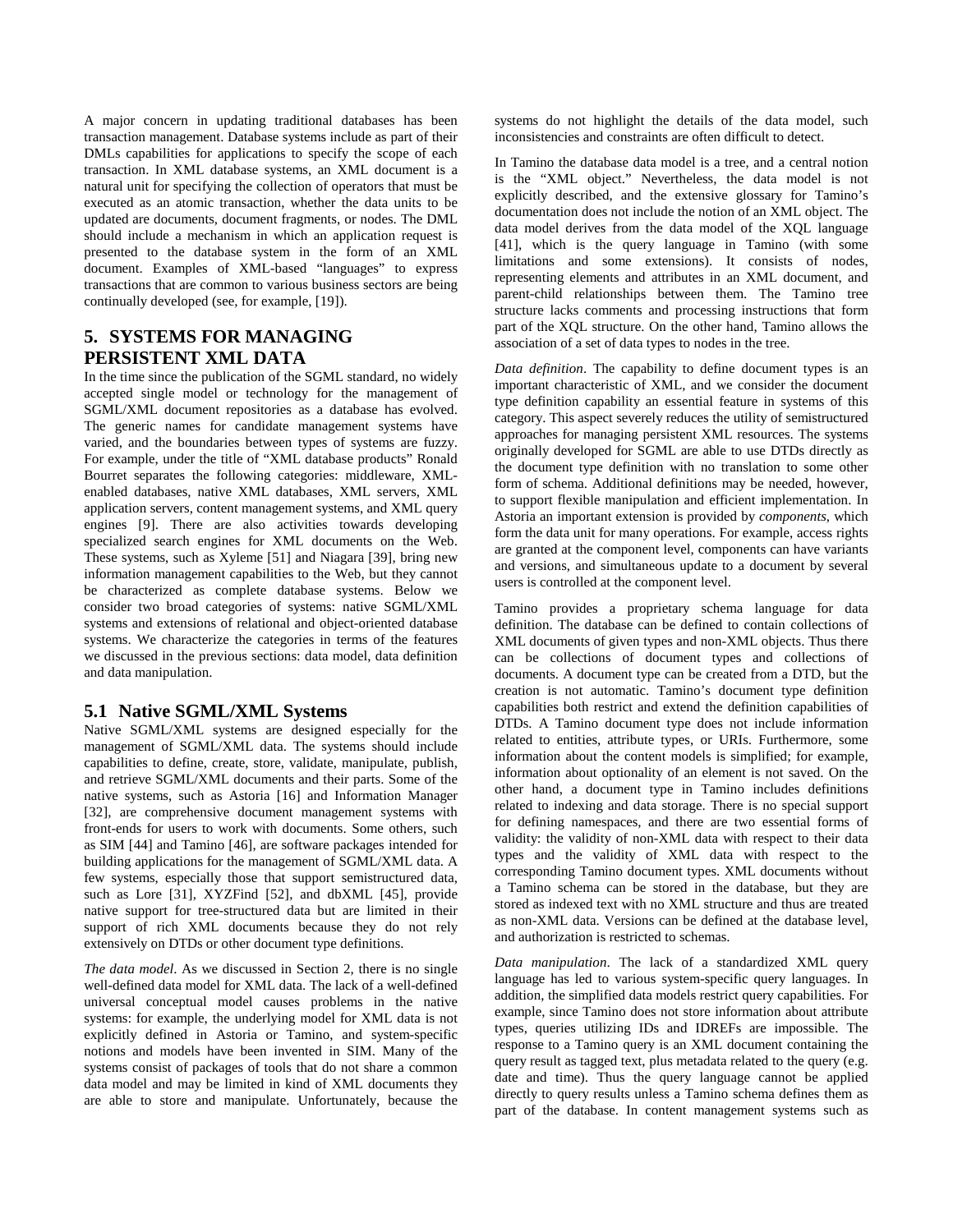Astoria and Information Manager, parts of documents can be updated by structure editors integrated with the systems. In both of them style sheets can be associated with documents in their associated editors, and transformations can be defined by means of style sheets. Both of the systems also offer some capabilities for document assembly. In Tamino, database update is applied at the document level. The data storage mechanism for XML data (called X-Machine) has an associated programming language that includes commands for inserting and deleting documents. XSL is used to transform XML documents to HTML for Web publishing, but there is no additional support for defining transformations.

# **5.2 Extensions of Relational and Objectoriented Database Systems**

In this approach a relational or object-oriented database system is extended to support SGML/XML data management. The proposed SGML extensions included, for example, a system where SGML files were mapped to the  $O<sub>2</sub>$  database management system [2], and the extension of operators of SQL to accommodate structured text [13]. All current commercial database systems provide some XML support. Examples of commercial systems are Oracle's XML SQL Utility [50] and IBM's DB2 XML Extender [23]. For the sake of discussion, we consider IBM's DB2 XML Extender as representative of the many systems following this approach.

*Data model*. When conventional database systems are used for XML, data structuring is systematic and explicitly defined by a database schema. The data model of the original system is typically extended to encompass XML data, but the extensions define simplified tree models rather than rich XML documents. The XML extensions are intended primarily to support the management of enterprise data, wrapped as elements and attributes in an XML document. A problem in using the systems is the need for parallel understanding of two different kinds of data models.

*Data definition*. The extended systems require explicit definition of transformation of a DTD to the internal structures. XML elements are typically mapped to objects in object-oriented systems, but relational systems require more elaborate transformations to represent hierarchic and ordered structures in unordered tables. In the DB2 XML Extender the whole document can be stored either externally as a file or as a whole in a column of a table. Elements and attributes can also be stored separately in side tables, which can be accessed independently or used for selecting whole documents (as if the side tables were indexes). DTDs, which are stored in a special table, can be associated with XML documents and used to validate them.

*Data manipulation*. In relational extensions, whole documents and DTDs that are stored in tables can be accessed and manipulated through the SQL database language. As explained above, specific elements of XML data can be extracted when documents are loaded, maintained separately, and accessed directly through SQL. Support for accessing elements that have not been extracted as part of document loading is provided through limited XPath queries, and the DB2 XML Extender can be used together with DB2 UDB Text for full-text search. DB2 also provides document assembly via a function call that can be embedded in an SQL query.

# **6. CONCLUSION**

In many environments collections of XML documents will be carriers of large bodies of information related to a particular enterprise or crossing enterprise boundaries. The information must be securely accessible, often for a long time, despite continuing changes both in technology and in participating enterprises, and despite heterogeneity in the user community. The special characteristics of XML data cause problems when adapting database management principles and systems to XML data. In this paper we have discussed these characteristics and derived a set of desired features for XML database management systems.

Data model, DDL, and DML design must be coordinated if the resulting system is to be consistent. Much effort has been devoted to data definition for the purpose of validation and to query language features. We believe that now the highest priority is to define a complete data model that covers enterprise and document data, serves as a means to define conceptual schemas, and defines the mechanism to answer whether any two items of data are equivalent. We are encouraged by the move towards convergence of the XPath and XQuery data models; if convergence with the DOM and Infoset models were undertaken, a complete and stable database model might evolve. DDLs and DMLs can then be defined to include all components of the model.

We believe that priority should also be given to developing mechanisms to manage collections of DTDs and other document definitions along with managing the documents themselves. This is especially important in the context of managing diverse collections of documents, each of which encompasses many versions and variants and subject to various levels of validity.

The purpose of the paper is to initiate discussion of the requirements for XML databases, to offer a context in which to evaluate current and future solutions, and to encourage the development of proper models and systems for XML database management. A well-defined, general-purpose XML database system cannot be implemented before database researchers and developers understand the needs of document management in addition to the needs of more traditional database applications.

# **7. ACKNOWLEDGEMENTS**

Ideas for this paper have arisen from many sources, and we particularly thank members of the Database Research Group at the University of Waterloo and of the inSGML project at the University of Jyväskylä, as well as colleagues at Open Text Corporation. We gratefully acknowledge the financial support provided by the Academy of Finland (under Project 48989), the University of Waterloo, the Natural Sciences and Engineering Research Council of Canada, and Bell University Labs.

# **8. REFERENCES**

- [1] Abiteboul, S., Buneman, P., and Suciu, D. Data on the Web. Morgan-Kaufmann, 2000.
- [2] Abiteboul, S., Cluet, S., and Milo, T. Querying and updating the file. in Proc. of the 19<sup>th</sup> Int. Conf. on Very Large Databases (1993), 73-84.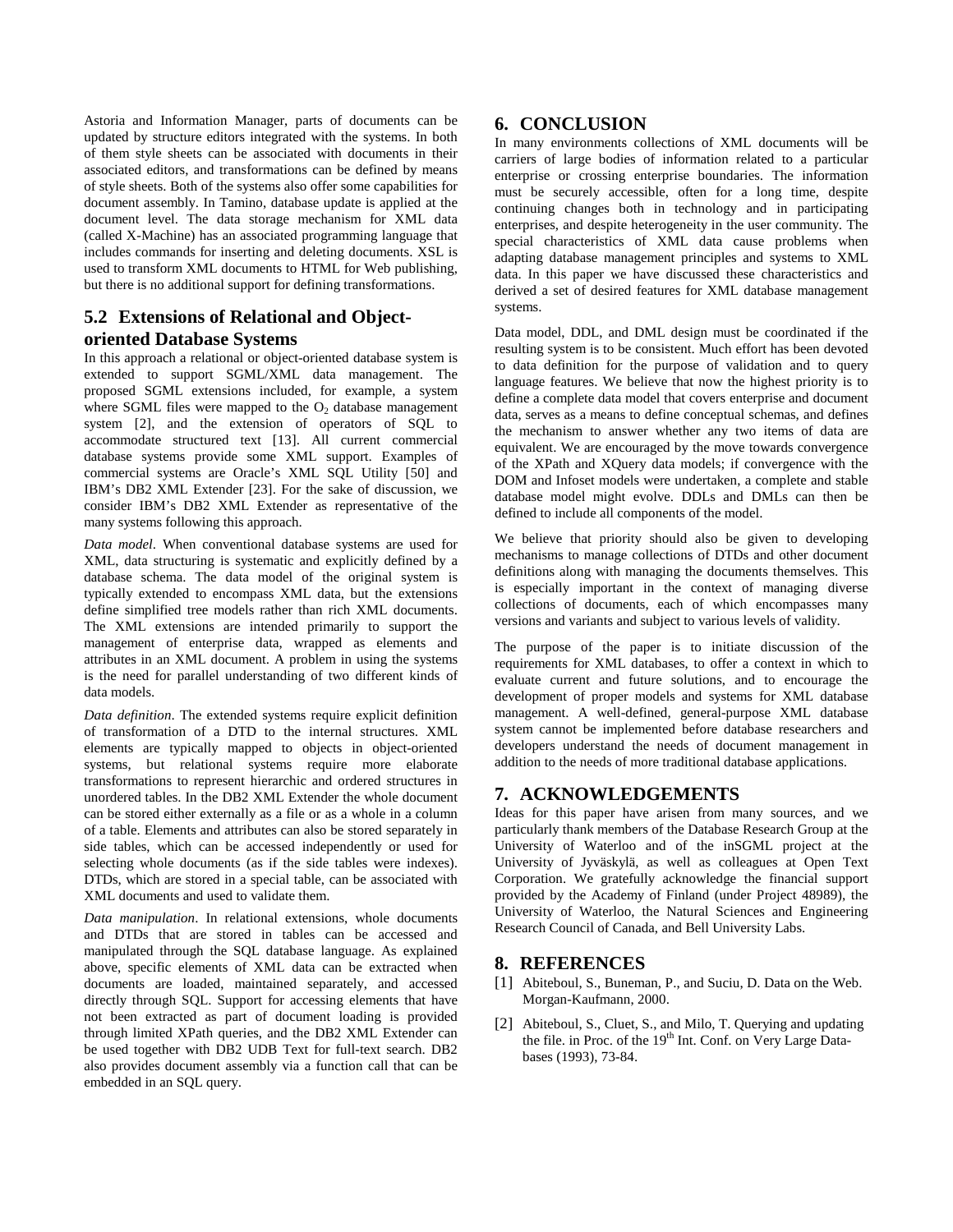- [3] Abiteboul, S., Segoufin, L., and Vianu, V. Representing and querying XML with incomplete information. in Proc.  $20<sup>th</sup>$ Symp. on Principles of Database Systems (2001), 150-161.
- [4] Adler, S., Berglund, A., Caruso, J., Deach, S., Grosso, P., Gutentag, E., Milowski, A., Parnell, S., Richman, J., and Zilles, S. (eds.). Extensible Stylesheet Language (XSL) Version 1.0, W3C Candidate Recommendation 21 November 2000. http://www.w3.org/TR/2000/CR-xsl-20001121/.
- [5] Arnold-Moore, T., Fuller, M., and Sacks-Davis, R. Approaches for structured document management. Markup Technologies (MT'1999).
- [6] Apparao, V., Byrne, S., Champion, M., Isaacs, S., Jacobs, I., Le Hors, A., Nicol, G., Robie, J., Sutor, R., Wilson, C., and Wood, L. (eds.). Document Object Model (DOM) Level 1 Specification Version 1.0, W3C Recommendation 1 October, 1998. http://www.w3.org/TR/1998/REC-DOM-Level-1- 19981001/.
- [7] Bertino, E., Castano, S., Ferrari, E., and Mesiti, M. Controlled access and dissemination of XML documents. in Proc.2<sup>nd</sup> International Workshop on Web Information and Data Management (1999), 22 – 27.
- [8] Biron, B. V., and Malhotra, A. (eds.). XML Schema Part 2: Datatypes, W3C Recommendation 02 May 2001. http://www.w3.org/TR/2001/REC-xmlschema-2-20010502/.
- [9] Bourret, R. XML Database Products. http://www.rpbourret. com/xml/XMLDatabaseProds.htm, updated August 13, 2001.
- [10] Boyer, J. Canonical XML Version 1.0, W3C Recommendation, 15 March 2001. http://www.w3.org/TR/2001/RECxml-c14n-20010315.
- [11] Bray, T., Hollander, D., and Layman, A. (eds.). Namespaces in XML, World Wide Web Consortium, 14 January 1999. http://www.w3.org/TR/1999/REC-xml-names-19990114/.
- [12]Bray, T., Paoli, J., Sperberg-McQueen, C. M., and Maler, E. (eds.). Extensible Markup Language (XML) 1.0 (Second Edition), W3C Recommendation 6 October 2000. http://www.w3.org/TR/2000/REC-xml-20001006/.
- [13]Brown, L. J., Consens, M. P., Davis, I. J., Palmer, C.R., and Tompa, F. W. A structured text ADT for object-relational databases. Theory and Practice of Object Systems 4, 4 (1998), 227-244.
- [14]Chamberlin, D., Clark, J., Florescu, D., Robie, J., Siméon, J., and Stefanescu, M. (eds.). XQuery 1.0: An XML Query Language, W3C Working Draft, 07 June 2001. http://www.w3.org/TR/2001/WD-xquery-20010607/.
- [15]Chamberlin, D., Fankhauser, P., Marchiori, M., and Robie, J. XML Query Requirements, W3C Working Draft 15 February 2001. http://www. w3.org/TR/2001/WD-xmlquery-req-20010215/.
- [16]Chrystal Software, Astoria. http://www.chrystal.com/product/ astoria/index.htm, retrieved August 2001.
- [17] Clark, J. (ed.). XSL Transformations (XSLT) Version 1.0, W3C Recommendation, 16 November 1999. http://www.w3.org/TR/1999/REC-xslt-19991116.
- [18]Clark, J., and DeRose, S. (eds.). XML Path Language (XPath) Version 1.0, W3C Recommendation 16 November 1999. http://www.w3.org/TR/1999/REC-xpath-19991116.
- [19]Cover, R. (ed.). The XML Cover Pages. http://www.oasisopen.org/cover/, retrieved August 2001.
- [20]Cover, R. (ed.). XML schemas. http://www.oasis-open.org/ cover/schemas.html, retrieved August 2001.
- [21]Cowan, J., and Tobin, R. (eds.). XML Information Set, W3C Proposed Recommendation 10 August 2001. http://www.w3.org/TR/2001/PR-xml-infoset-20010810.
- [22]Damiani, E., De Capitani di Vimercati, S., Stefano Paraboschi, S., and Samarati, P. Fine grained access control for SOAP E-services. in Proc. Tenth International World Wide Web Conference (Hong Kong, May 2001), 504-513.
- [23] DB2 Universal Database XML Extender, XML Extender Administration and Programming. http://www-4.ibm.com/ software/data/db2/extenders/xmlext/docs/v71wrk/english/ index.htm, retrieved August 2001.
- [24] DeRose, S., Maler, E., and Orchard, D. (eds.). XML Linking Language (XLink) Version 1.0, W3C Recommendation, 27 June 2001. http://www.w3.org/TR/2001/REC-xlink-20010627/.
- [25] Deutsch, A., Fernandez, M., Florescu, D., Levy, A.Y., and Suciu, D. XML-QL: a query language for XML, Submission to W3C, NOTE-xml-ql-19980819 (19-August-1998). http://www.w3.org/TR/NOTE-xml-ql/.
- [26] Fahrenholz, S. SGML for electronic publishing at a technical society – Expectations meets reality. Markup Languages: Theory and Practice 1, 2 (Spring 1999), 1-30.
- [27]Fallside, D.C. (ed.). XML Schema Part 0: Primer, W3C Recommendation 2 May 2001. http://www.w3.org/TR/2001/REC-xmlschema-0-20010502/.
- [28]Fan, W., and Libkin, L. On XML integrity constraints in the presence of DTDs. in Proc. 20<sup>th</sup> Symp. on Principles of Database Systems (2001), 114-125.
- [29] Fernández, M., and March, J. (eds.). XOuery 1.0 and XPath 2.0 Data Model, W3C Working Draft 7 June 2001. http://www.w3.org/TR/2001/WD-query-datamodel-20010607/.
- [30] Goldfarb, C. F. The SGML Handbook. Oxford University Press, Oxford, UK (1990).
- [31] Goldman, R., McHugh, J., and Widow, J. From semistructured data to XML: Migrating the Lore model and query language. in Proc. Int. Workshop on the Web and Databases (WebDB'99) 1999, 25-30.
- [32] Information Manager™, Standard-based content management, Interleaf. http://www.interleaf.com/products/im.htm, retrieved August 2001.
- [33]ISO/IEC JTC1/WG4 N1955, Document Description Languages, 1997. http://www.ornl.gov/sgml/wg8/ document/1955.htm.